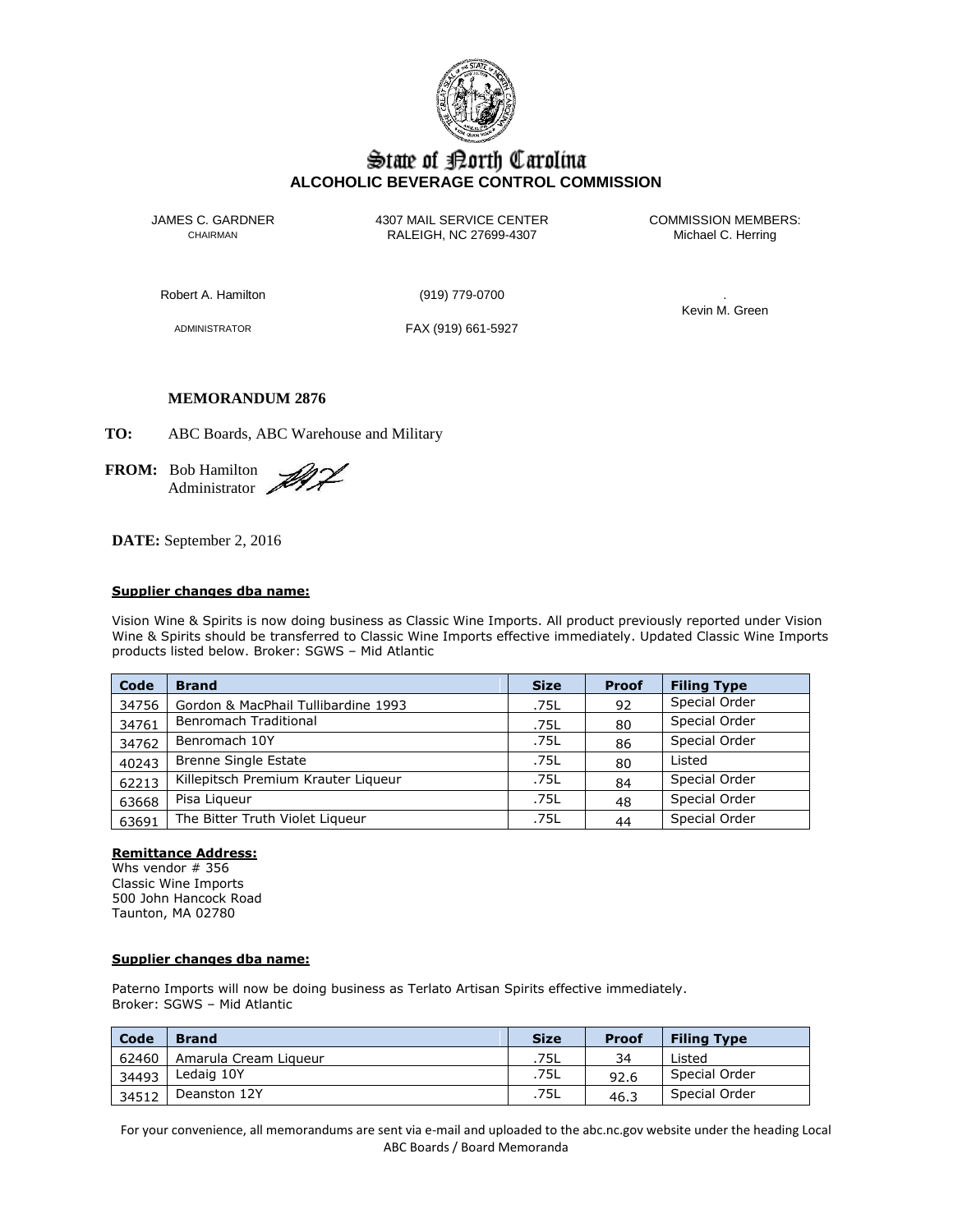Memorandum 2876 Page 2

Terlato Artisan Spirits products continued;

| 42667 | Langley's Gin              | .75L | 83.4 | Special Order |
|-------|----------------------------|------|------|---------------|
| 47026 | Angostura 5Y               | .75L | 40   | Special Order |
| 47028 | Angostura 1919             | .75L | 80   | Special Order |
| 47030 | Angostura 1824             | .75L | 80   | Special Order |
| 63216 | Tiramisu Dark Liqueur      | .75L | 48   | Special Order |
| 63651 | Nonino Grappa (Chardonnay) | .75L | 41   | Special Order |
| 63652 | Nonino Grappa (Merlot)     | .75L | 41   | Special Order |
| 63653 | Nonino Quintesentia Amaro  | .75L | 70   | Special Order |
| 65053 | Riazul Plata               | .75L | 80   | Special Order |
| 65492 | Riazul Anejo               | .75L | 80   | Special Order |

## **Remittance Address:**

Whs vendor # 135 Terlato Artisan Spirits 33375 Collection Center Drive Chicago, IL 60693

## **Supplier change:**

Corporate name change for The Other Guys to 3 Badge Beverage Corporation effective immediately

Broker: LeGrande Hospitality LLC

| <b>Code</b> | Supplier                 | <b>Brand</b>                | <b>IRBP</b> | lSize | <b>IProof</b> | <b>Filing Status</b> |
|-------------|--------------------------|-----------------------------|-------------|-------|---------------|----------------------|
| 00303       | 3 Badge Beverage Corp    | Uncle Val's Botanical Gin   | \$40.25     | .75L  | l90           | Listed               |
| 00609       | Badge Beverage Corp<br>3 | Kirk and Sweeney 12Y        | \$40.25     | .75L  | 80            | Listed               |
| 22460       | 3 Badge Beverage Corp    | Masterson's Rye             | \$85.40     | .75L  | 90            | Special Order        |
| 27187       | Badge Beverage Corp<br>3 | Bib & Tucker                | \$60.30     | .75L  | 195           | Special Order        |
| 41876       | 3 Badge Beverage Corp    | Uncle Val's Peppered Gin    | \$35.10     | .75L  | 90            | Special Order        |
| 41877       | 3 Badge Beverage Corp    | Uncle Val's Restorative Gin | \$35.10     | .75L  | l90           | Special Order        |
| 47664       | 3 Badge Beverage Corp    | Kirk and Sweeney Mixed 3Pk  | \$37.15     | .75L  | 80            | Special Order        |
| 47665       | 3 Badge Beverage Corp    | Kirk and Sweeney 23Y        | \$49.55     | .75L  | 80            | Special Order        |
| 47666       | Badge Beverage Corp<br>3 | Kirk and Sweeney 18Y        | \$44.90     | .75L  | 80            | Special Order        |

#### **Remittance Address:**

Whs vendor # 394 3 Badge Beverage Corporation 32 Patten Street Sonoman, CA 95476

## **Brand name / Cases per pallet changes:**

Previous name – Elijah Craig

| Code  | <b>Brand</b>                 | <b>Size</b> | <b>CPP</b> | <b>Filing Status</b> |
|-------|------------------------------|-------------|------------|----------------------|
| 23562 | .   Elijah Craig Small Batch | 1.75L       | 50         | Listed               |
| 23564 | Elijah Craig Small Batch     | .75L        | 70         | Listed               |

For your convenience, all memorandums are sent via e-mail and uploaded to the abc.nc.gov website under the heading Local ABC Boards / Board Memoranda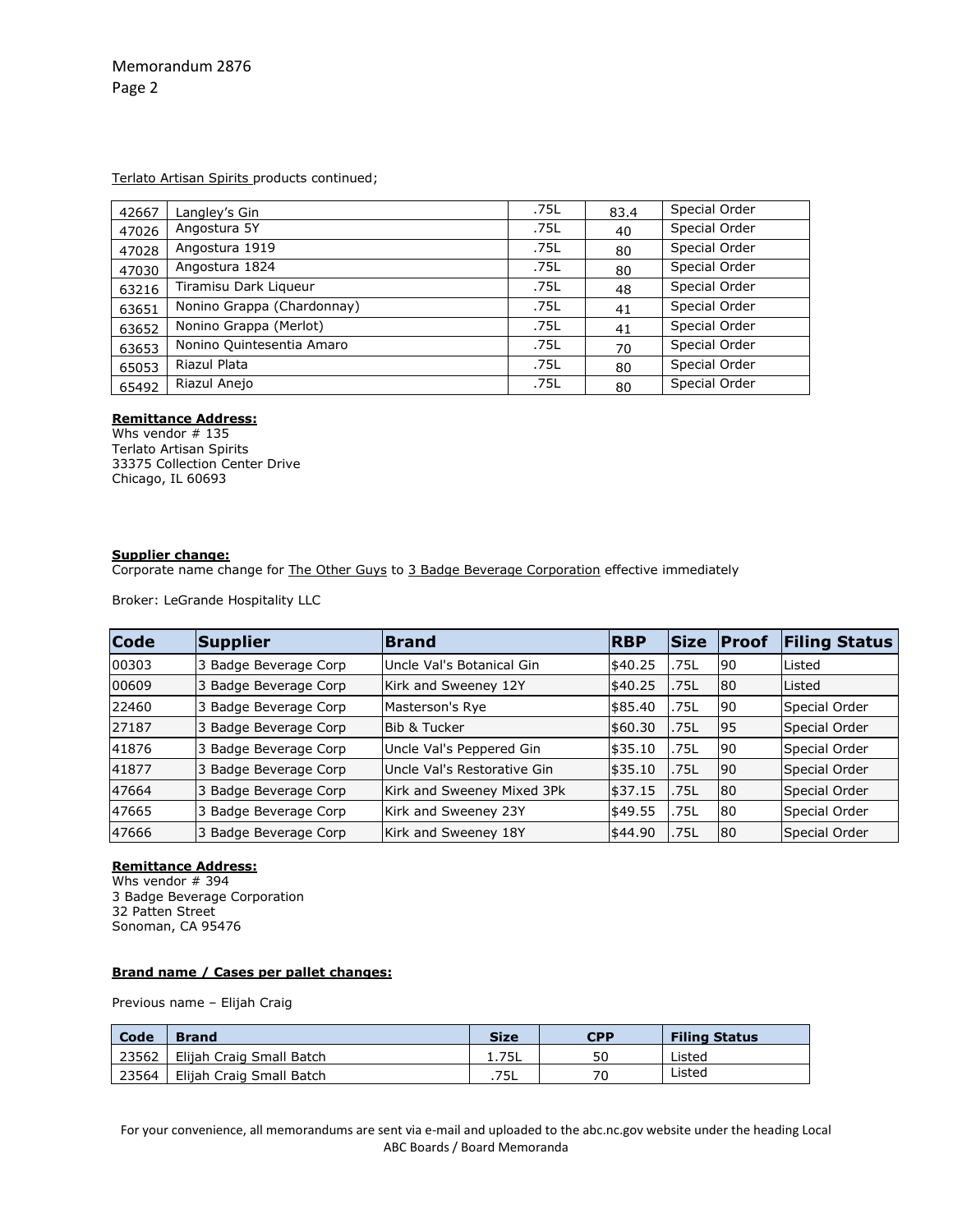## **Brand name / UPC / Shipping Container Code changes**:

Previous name – Appleton Special

| Code  | <b>Brand</b> | <b>Size</b> | <b>UPC</b>   | <b>SCC</b>     |
|-------|--------------|-------------|--------------|----------------|
| 49106 | . Wrav Gold  |             | 721059001984 | 10721059001981 |
| 49107 | Wrav Gold    | .75L        | 721059001977 | 10721059001974 |

#### **Cases per pallet changes:**

| Code  | <b>Brand</b>      | <b>Size</b> | <b>CPP</b> | <b>Filing Type</b> |
|-------|-------------------|-------------|------------|--------------------|
| 24098 | Jim Beam 4Y       | 1.75L       | 52         | Listed             |
| 31274 | Jim Beam Honey    | 1.75L       | 52         | Listed             |
| 24087 | Jim Beam Red Stag | 1.75L       | 52         | Listed             |
| 31268 | Jim Beam Apple    | 1.75L       | 52         | Listed             |

#### **UPC / Shipping Container Code changes**:

Contains 2 Citron, 1 Blue, 2 Mandrin

| Code  | Brand                             | Size | UPC          | <b>SCC</b>     |
|-------|-----------------------------------|------|--------------|----------------|
| 20549 | Absolut 5 Flavor Pk (1.<br>1.25x5 | 50ML | 080432111093 | 10080432111090 |

#### **Broker appointment:** effective immediately

Artisan Group Beverage has been appointed broker representative for Carolina One

| Code  | <b>Brand</b>            | <b>Size</b> | Proof | <b>Filing Type</b> |
|-------|-------------------------|-------------|-------|--------------------|
| 47005 | V2                      | .75L        | 80    | Special Order      |
| 64148 | Everglo Vodka & Teguila | .75L        | 40    | Special Order      |
| 64342 | T <sub>2</sub>          | .75L        | 80    | Special Order      |
| 70056 | V2                      | .375L       | 80    | Special Order      |
| 70058 | V <sub>2</sub> Mint     | .75L        | 80    | Special Order      |

## **Filing status clarification**:

These products had been marked special order in our pricing system. They should remain Listed until current stocks have been depleted. These products are listed, not special orders.

| Code  | <b>Brand</b>                           | <b>Size</b> | <b>Proof</b> | <b>Filing Type</b> |
|-------|----------------------------------------|-------------|--------------|--------------------|
| 66303 | Carl's Carolina Spiced Sorghum Rum     | .75L        | 90           | Listed             |
| 66304 | Carl Carolina Spiced Sorghum Rum       | .375L       | 90           | Listed             |
| 66306 | Carl's Carolina Peach Brandy Moonshine | .75L        | 90           | Listed             |
| 66307 | Carl's Carolina Peach Brandy Moonshine | .375L       | 90           | Listed             |

## **Pricing clarification**:

August quarter pricing for Code 20557 Jameson w/ Ginger Beer should match the regular Code 40122 Jameson retail bottle price.

| <b>Code</b> | <b>Brand</b>           | <b>Case Cost</b> | <b>Retail Bottle Price Filing Status</b> |               |
|-------------|------------------------|------------------|------------------------------------------|---------------|
| 20557       | Jameson w/ Ginger Beer | \$93.95          | \$29.95                                  | <b>Listed</b> |

For your convenience, all memorandums are sent via e-mail and uploaded to the abc.nc.gov website under the heading Local ABC Boards / Board Memoranda